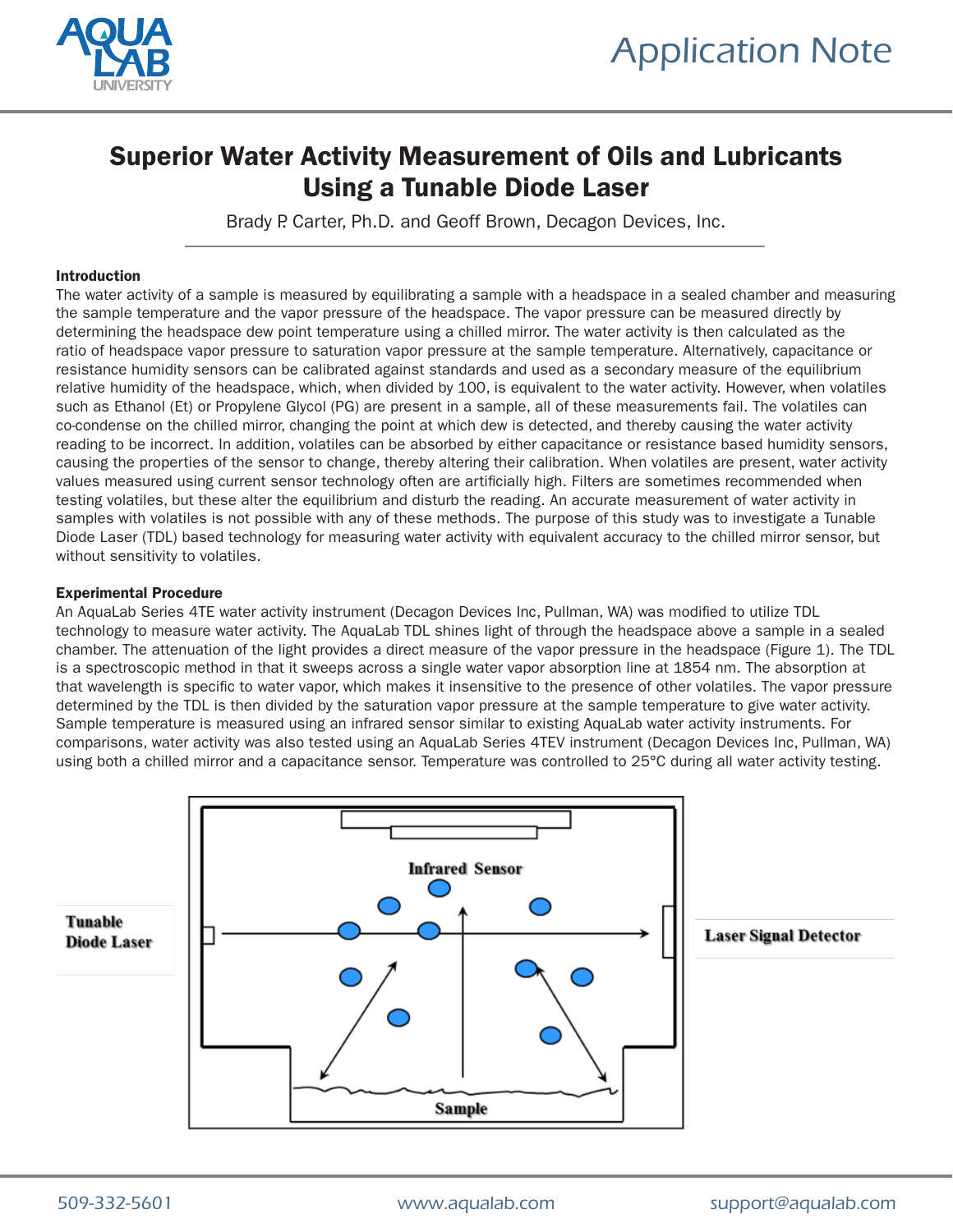



Water activity standards of 0.25  $a_w$ , 0.50  $a_w$ , 0.76  $a_w$ , and 1.00  $a_w$  were measured with all 3 sensors. In addition, the water activity of potentially problematic oil and lubricant samples were measured with all 3 sensors, Sample included: brake fluid DOT3, 10W-30 oil, spindle oil, way oil, hydraulic oil, cutting oil concentrate, and diluted cutting oil.

Finally, the water activity of solutions containing 5.0%, 25.0%, 50.0%, and 75.0% concentrations of Et in water were tested. All water activity tests were repeated 4 times and were performed on 3 replications for each sample. Results were averaged across all readings when available. Water activity readings that differed by more than  $0.003$  a<sub>w</sub> (the reported accuracy of the chilled mirror method) were considered to be significantly different.

## Testing Results

The TDL  $a_w$  sensor performed better than the capacitance sensor in accuracy and precision on the  $a_w$  standards, and was equivalent to or better than the chilled mirror sensor (Table 1). This would indicate that the TDL technology can be considered equal to the chilled mirror sensor in water activity testing performance. The chilled mirror water activity method is generally accepted as the fastest and most accurate way to measure water activity. The TDL method is similar in test time to chilled mirror, since the time determining step of both methods is vapor equilibrium of the sample to the headspace.

|               | 0.25 a  |                | 0.50 a  |                | 0.76 a  |                | 1.00 a  |                |
|---------------|---------|----------------|---------|----------------|---------|----------------|---------|----------------|
| <b>Sensor</b> | Average | <b>Std Dev</b> | Average | <b>Std Dev</b> | Average | <b>Std Dev</b> | Average | <b>Std Dev</b> |
| <b>TDL</b>    | 0.2490  | 0.0007         | 0.5017  | 0.0007         | 0.7611  | 0.0009         | 0.9999  | 0.0016         |
| Chilled       | 0.2519  | 0.0017         | 0.4906  | 0.0004         | 0.7580  | 0.0016         | 0.9961  | 0.0015         |
| Cap           | 0.2506  | 0.0053         | 0.5004  | 0.0115         | 0.7467  | 0.0105         | 0.9983  | 0.0011         |

*Table 1. Water activity performance\* on salt standards for the TDL, chilled mirror, and capacitance water activity sensors.*

*\* A difference >0.003 aw of average values from the actual value of the standard and a standard deviation > 0.001 aw are considered out of specification.* 

The TDL water activity sensor measured water activity values that were significantly lower than the chilled mirror for all of the samples tested, indicating a lack of sensitivity by the TDL sensor (Table 2). The chilled mirror sensor is particularly sensitive to the 10W-30 motor oil and diluted cutting oil, as evidenced by the inability to make readings, but the TDL sensor was able to read both correctly with no issues. The capacitance sensor reported water activity values similar to the TDL sensor and followed the trend of being lower than the chilled mirror sensor for spindle oil, way oil, and hydraulic oil. However, for the cutting oil concentrate, the capacitance sensor reported water activity values higher than even the chilled mirror sensor, while the TDL was significantly lower than both of the other sensors. These results provide evidence that while the capacitance sensor can handle many samples with volatiles better than the chilled mirror sensor, even the capacitance sensor can be impacted by some products. The TDL however showed no such weakness.

*Table 2. Average water activity values\* and standard deviations of volatile containing products as measured using the TDL, capacitance, and chilled mirror sensors.*

|               | <b>Brake Fluid DOT3</b> |                | <b>10W-30</b>       |                | <b>Spindle Oil</b> |                | <b>Way Oil</b> |                |
|---------------|-------------------------|----------------|---------------------|----------------|--------------------|----------------|----------------|----------------|
| <b>Sensor</b> | Average                 | <b>Std Dev</b> | Average             | <b>Std Dev</b> | Average            | <b>Std Dev</b> | Average        | <b>Std Dev</b> |
| <b>TDL</b>    | 0.0298a                 | 0.0004         | 0.2132 <sub>b</sub> | 0.0001         | 0.2224c            | 0.0004         | 0.2251c        | 0.0001         |
| Chilled       | 0.0279 <sub>b</sub>     | 0.000          | <b>NA</b>           | <b>NA</b>      | 0.3049a            | 0.001          | 0.2881a        | 0.001          |
| Cap           | 0.0233c                 | 0.001          | 0.2494a             | 0.001          | 0.2616h            | 0.001          | 0.2406b        | 0.001          |

|               |         | <b>Hydraulic Oil</b> |                     | <b>Cutting Oil Concentrate</b> | <b>Cutting Oil Diluted</b> |                |  |
|---------------|---------|----------------------|---------------------|--------------------------------|----------------------------|----------------|--|
| <b>Sensor</b> | Average | <b>Std Dev</b>       | Average             | <b>Std Dev</b>                 | Average                    | <b>Std Dev</b> |  |
| <b>TDL</b>    | 0.2362c | 0.0001               | 0.8883c             | 0.001                          | 1.00a                      | 0.0006         |  |
| Chilled       | 0.3202a | 0.001                | 0.9261 <sub>b</sub> | 0.002                          | ΝA                         | ΝA             |  |
| Cap           | 0.2943h | 0.001                | 0.9371a             | 0.003                          | <b>NA</b>                  | <b>NA</b>      |  |

*\* Average values in columns followed by the same letter are not significantly different (p<0.05).*